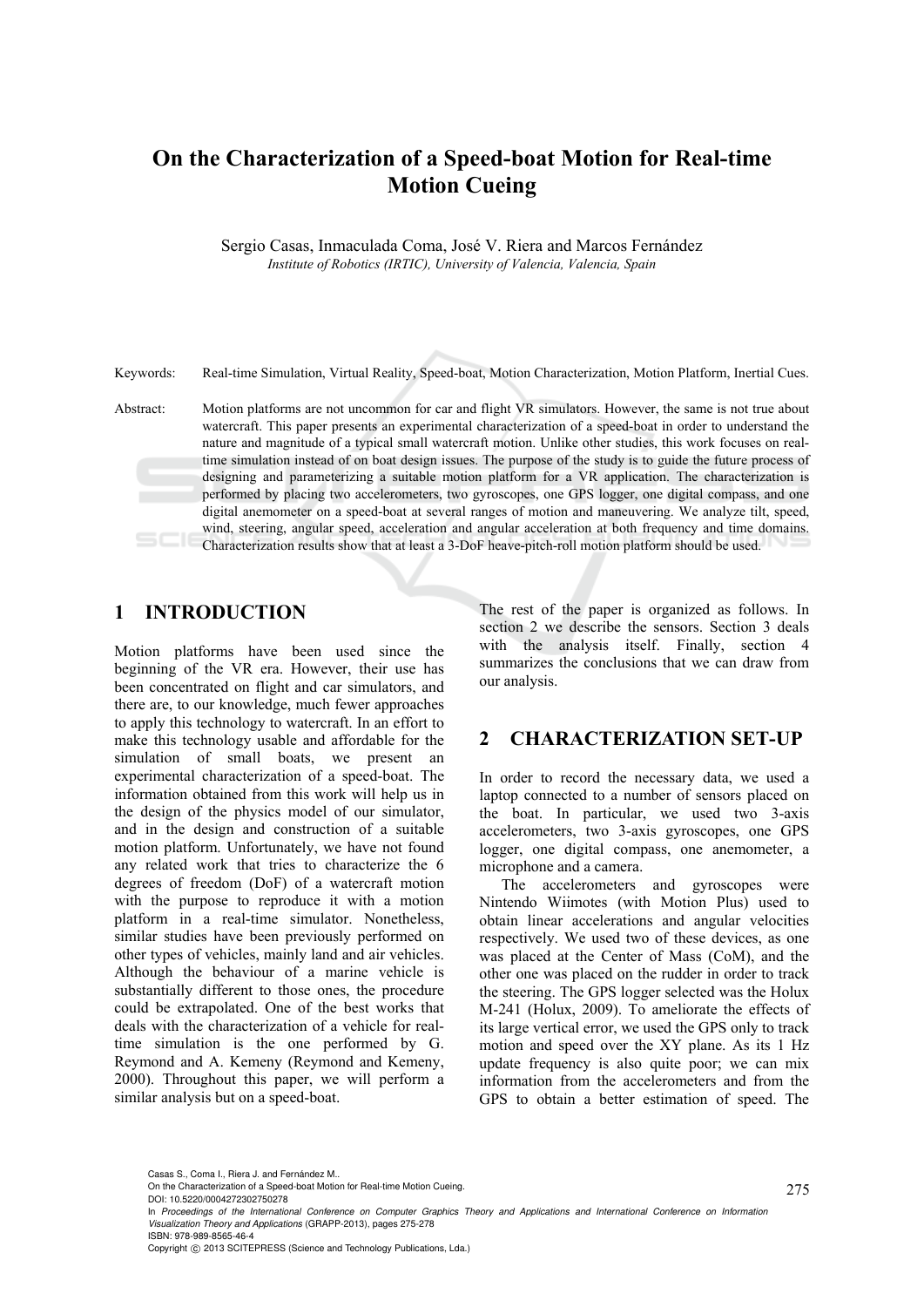digital compass was an OS3000 (Ocean, 2007). The anemometer was a Kestrel 4000 (Nielsen, 2009). We also used a simple digital microphone and a webcam in order to have the test recorded. The devices were arranged as explained in Figure 1. As the data acquired from the sensors was time-stamped, it was fairly easy to synchronize it.



## **3 ANALYSIS AND RESULTS**

In this analysis, we tested a *Duarry Brio 620* speedboat propelled by a *Suzuki DF 140* Four Stroke 140 hp engine. It has a weight of 911 kg and a size of  $6.20 \times 2.20 \times 1.43$  meters (length x width x height). This can be considered an average speed-boat, and this is the reason why we chose it. The test consisted on 2030 seconds of boat manoeuvring near the Port of Barcelona, which can be divided into certain time zones (see Table 1).

All the calculations and analysis of the collected data were performed using MATLAB 2009.

#### **3.1 Global Analysis (Ranges)**

Virtual vehicles are not critically affected by peak values of speed, acceleration, or any other physical magnitude. Nevertheless, as we intend to reproduce the boat's motion with a real motion platform with real physical limits, measured peak values are important in order to know whether or not our motion platform will be able to withstand such limits. Peak values need to be taken with caution for they are usually the consequence of a precise and unique moment, but they reveal some information. Table 2 shows the peak values observed during our experiments. Our frame of reference follows the *Xright, Y-forward, Z-up* convention.

For instance, from this data, we can see that the

 boat leans to positive pitch. This is a direct result of the design and engineering of the speed-boat. Unlike the pitch angle, roll angle is symmetrical around the Y axis. Besides, roll maximum value is a little lower than pitch (positive) peak value. Yaw angle is, not surprisingly, unbounded.

| <b>Range(secs)</b> | <b>Description</b>                     |  |  |
|--------------------|----------------------------------------|--|--|
| $0 - 260$          | Set-up and testing (discarded)         |  |  |
| 260-440            | Docked                                 |  |  |
| 440-550            | Manoeuvres inside port                 |  |  |
| 550-800            | Slow navigation near port              |  |  |
| 800-980            | Progressive acceleration               |  |  |
| 980-1320           | Full-speed navigation                  |  |  |
| 1320-1355          | Braking and then stopped               |  |  |
| 1355-1553          | Open sea moderate navigation           |  |  |
| 1553-1613          | Navigation, braking and reverse motion |  |  |
| 1613-1770          | A variety of manoeuvres                |  |  |
| 1770-1885          | Full speed turning                     |  |  |
| 1930-2030          | Stopped at sea                         |  |  |

Table 1: Test chronology.

Forward acceleration peaks around 0.4 Gs and - 0.8 Gs. Negative accelerations are related to fluid braking. Water is a very tough fluid to move through, and it is able to stop the boat rapidly. Positive accelerations should be related with engine propelling. However, a further analysis will reveal that both are a result of water hits instead of the engine. Lateral acceleration peaks around  $\pm 0.5$  G, which is not much. It is symmetric as expected because it is produced by turns and water hits. Vertical acceleration ranges from -2 Gs to 1 G, which is quite a larger range. This shows that one of the most noticeable effects of being on a speed-boat is water hitting when jumping from wave to wave. Both positive and negative peaks are caused by water waves hitting the boat. These accelerations are very short but also very sharp, and thus, noticeable.

Angular velocities are also consistent with the boat's motion for they are lower around the Z axis (yaw) than around the other two. Indeed, a boat suffers high-frequency rotations around pitch and roll axes, but although it is able to turn (yaw) quickly, it cannot reach the angular velocities of the other two axes. Angular velocity around Y axis is a little greater (the difference is in fact greater because of outliers) than around X axis. This is also consistent with the boat design, because the boat is longer than wider. Travel speed ranges from a few knots when travelling backwards to more than 25 knots on forward advance. The boat is not designed to travel backwards because it tends to sink, so maximum backward speed is very limited.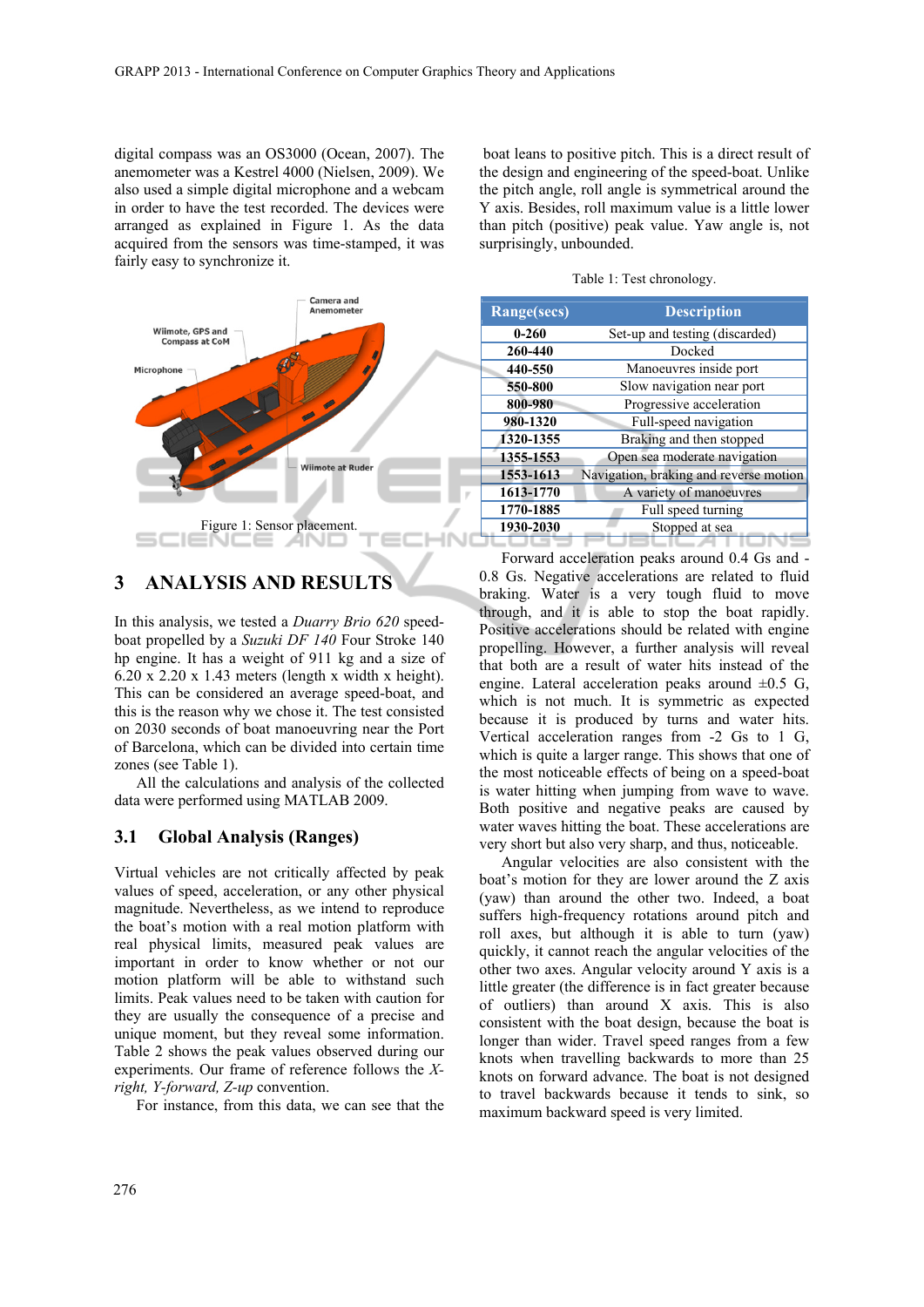Apparent wind speed ranges from 0 to more than 30 knots. It is similar to forward speed, as expected.

| <b>Magnitude</b>             | <b>Min</b> | <b>Max</b> | Units          |
|------------------------------|------------|------------|----------------|
| Yaw                          | 0.0        | 359.99     | $\circ$        |
| Pitch                        | $-5.3$     | $+21.73$   | $\circ$        |
| Roll                         | $-19.18$   | $+19.86$   | $\circ$        |
| <b>Forward acceleration</b>  | $-0.83$    | $+0.42$    | Gs             |
| <b>Lateral acceleration</b>  | $-0.45$    | $+0.61$    | Gs             |
| <b>Vertical acceleration</b> | $-2.11$    | $+1.15$    | <b>Gs</b>      |
| Angular speed X              | $-118.1$   | $+132.9$   | $\degree$ /sec |
| Angular speed Y              | $-144.8$   | $+110.9$   | $\degree$ /sec |
| Angular speed Z              | $-42.6$    | $+58.85$   | $\degree$ /sec |
| <b>Forward</b> speed         | $-5.64$    | 26.71      | knots          |
| <b>Apparent wind speed</b>   | 0.32       | 32.46      | knots          |

Table 2: Observed ranges.

### **3.2 Time Domain Analysis**

A time-domain analysis of the data reveals some interesting facts. The first one is that pitch and roll show a different behaviour. They both depend on swell and speed, but on a different fashion. While pitch tends to increase with speed (because the engine generates an off-axis force that creates a lifting torque) and gets affected by waves, roll seems to have an opposite behaviour, because roll is much higher when the boat is stopped and at swell's mercy. To corroborate this, we computed the Pearson correlation between forward speed and pitch and the result was 0.826. The roll-speed correlation was -0.218 that reveals some degree of inverse correlation.

The time-domain analysis of the linear acceleration reveals that, in spite of testing a speedboat with a 140 hp engine, no trace of a sustained Y acceleration caused by the engine is found. We can see that in Figure 2 (where we show time vs. acceleration). Although a speed-boat could reach 30- 40 knots, it takes several seconds to reach that speed, and the average Y acceleration is even smaller than that of a utility car. If we compute the average forward acceleration from 890 to 910 seconds (maximum acceleration zone) the result is less than 0.2 Gs. The absence of high sustained accelerations on the Y axis is good for the design of a motion platform, because sustained accelerations produce long displacements. X and Z accelerations show a similar behaviour, although the Z acceleration is larger and sometimes sharper.

The analysis of the angular acceleration shows that all three components present a sinusoidal shape, with some very sharp peaks, that are the result of water hits, but, again, no trace of sustained angular

acceleration is found. This means that if we want a motion platform to reproduce X and Y turns, we need powerful engines to reproduce sharp changes, but the absence of sustained acceleration assures us to be within the limits. Regarding the Z axis, there is some sustained angular speed that indicates that to simulate that kind of motion we need a motion platform with as large excursion as possible. In any case, as the angular accelerations are not sustained (not even on the Z axis), the motion platform could trick that with an appropriate washout algorithm (Reid and Nahon, 1985). For the sake of brevity we cannot show graphs of all the tested magnitudes.



Figure 2: Linear acceleration.

#### **3.3 Frequency Domain Analysis**

Although on time domain we can see the behaviour on different situations, the analysis of the spectral distribution of the measures is necessary to asses which motion cues will be compliant with the future motion platform rendering performances. The best way to analyse this is to calculate the cut-off peakto-peak maximum displacements. The peak-to-peak amplitude of the displacement signals were computed by applying a second-order high-pass filter of cut-off frequency  $f_c$ , to the accelerations, and then double-integrating into positions, exactly like Reymond and Kemeny did (Reymond and Kemeny, 2000). The resulting curves of peak-topeak amplitudes for different cut-off frequencies are shown in Figure 3.

As we can see, eliminating all frequencies lower than 3 Hz the excursion needed for the motion platform is  $(22.9, 13.7, 52.7)$  cm  $(X, Y, Z)$  which is feasible. If we eliminate all frequencies lower than 5 Hz the excursion needs to be (12.3, 7.4, 28) cm, which could be easier to achieve. As we decrease the cut-off frequency under the 3 Hz limit, the limits